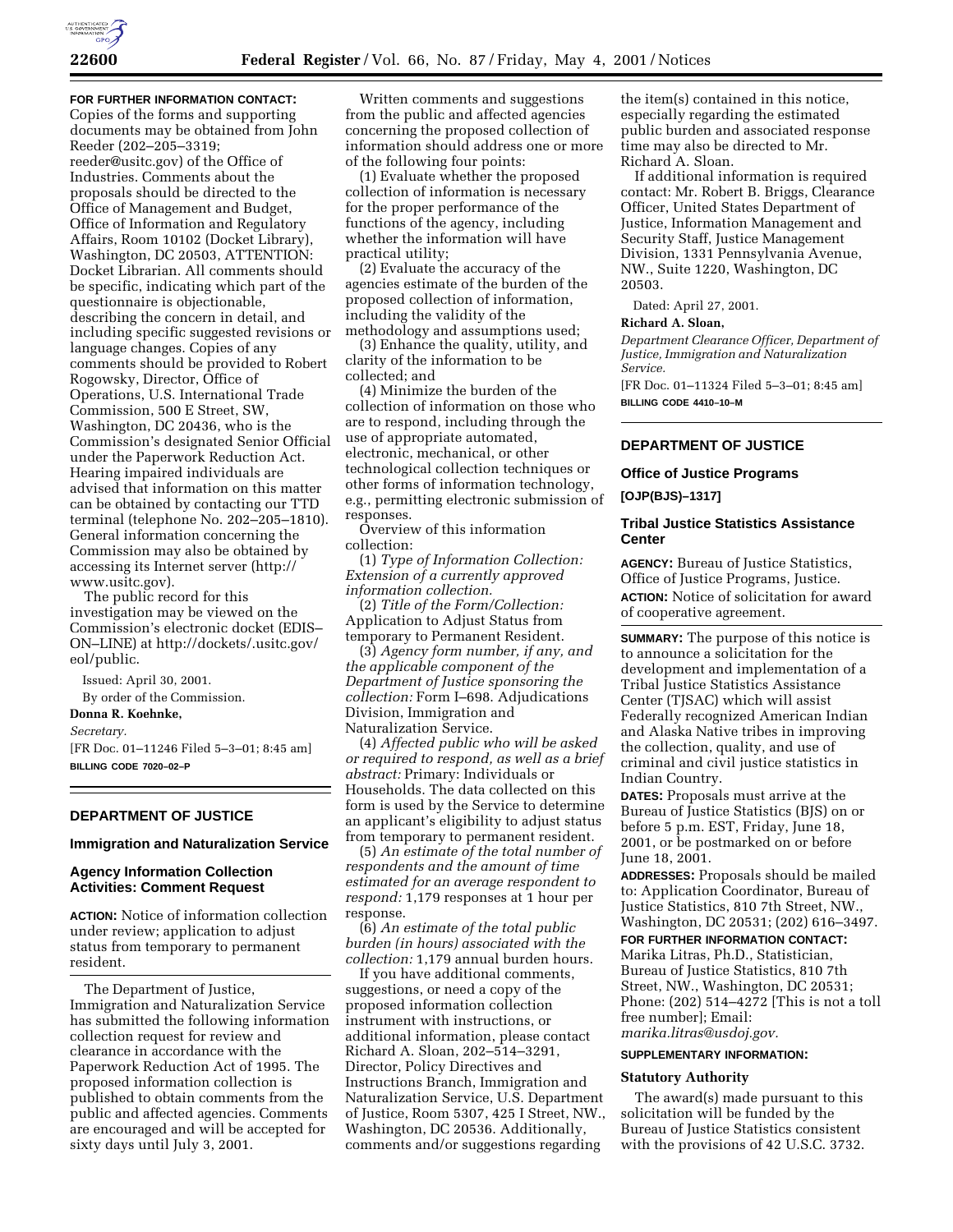## **Program Goals**

The purpose of this award is to establish a Tribal Justice Statistics Assistance Center (TJSAC) that will work with Federally recognized American Indian and Alaska Native tribes to assist them in the development and/or improvement of tribal justice agencies' internal abilities to generate and use criminal and civil justice statistics. The nature and subject matter of the assistance to be provided by the TJSAC under this grant is broadly defined and will depend on the particular needs of the tribal agency requesting assistance. Assistance may involve, for example, the evaluation of existing data collection capacity and reporting procedures, advising tribal agencies about obtaining the necessary technology, hardware and software to collect, process, maintain, and analyze criminal justice data, and providing training in the use of criminal justice and other data to inform justice decision making in Indian Country.1 TJSAC will also serve to assist tribal jurisdictions to participate in national data collections such as the National Incident Based Reporting System (NIBRS) and the Uniform Crime Reporting (UCR) program, as well as OJP operated data collections related to corrections, criminal victimization, court processing, and juvenile justice statistics. In addition, TJSAC will provide assistance for tribal participation and access to national law enforcement data systems such as the National Criminal Information Center (NCIC) and the National Protection Order File.

BJS anticipates making one award for a 24-month period under this solicitation. Up to \$825,000 will be made available for this project under the FY2001 appropriation.

## **Background**

Implementation of the Tribal Justice Statistics Assistance Center is part of a multi-faceted effort by BJS to expand statistical activities related to American Indian and Alaska Native crime and justice issues.

The lack of criminal justice information and statistics in Indian Country has become increasingly apparent in recent years. Few Indian tribes produce statistical information about their justice systems that describe law enforcement, judicial, corrections, or juvenile justice activities and processes. National statistical programs, moreover, do not routinely contain data on criminal justice activities in Indian Country, while those that do are limited

in the level of reliable and representative information they can provide.

Though a recent study found that criminal victimization among American Indians occurs at rates higher than for any other race group (*American Indians and Crime,* BJS, February 1999), tribes tend to lack objective statistical information necessary to monitor crime in their jurisdiction, evaluate criminal justice processing, and inform criminal justice management, resource allocation, and overall decision making. Few law enforcement agencies in Indian Country are able to participate in the National Incident-Based Reporting System (NIBRS) to track the incidence and prevalence of crime in their jurisdiction, and few tribes have access to or participate in the National Criminal Information Center (NCIC), the National Sex Offender Registry (NSOR), or other national criminal history record information systems that could increase tribal member safety through improved information on repeat and serious offenders. Few tribes, moreover, routinely maintain and disseminate statistics about juvenile justice issues such as youth violence and tribal youth in custody. The TJSAC would help tribes collect and disseminate information about reported crime in their jurisdiction, criminal case processing, the use or enforcement of protection orders that could be used to protect victims of rape, and family or intimate partner violence, and other relevant criminal justice statistics. These kinds of data and information systems are necessary for tribal justice policy decision making, the allocation of scarce criminal justice resources, and to assist tribal law enforcement authorities in qualifying for national crime prevention grant programs and other state pass-through funds such as the Byrne formula grant program.

### **Eligibility Requirements**

Both profit making and nonprofit organizations may apply for funds. Consistent with OJP fiscal year requirements, however, no fees may be charged against the project by profitmaking organizations.

### **Scope of Work**

The objective of this project is to establish a Tribal Justice Statistics Assistance Center that will provide expertise and technical assistance to tribal justice agencies to improve their collection and use of criminal justice statistical data and criminal justice record keeping practices in Indian Country. Specifically, the recipient of funds will:

1. Implement a Tribal Justice Statistics Assistance Center (TJSAC) that will help American Indian and Alaska Native tribes to understand, identify, plan for, acquire and employ knowledge and tools to improve data collection and use of their criminal justice statistics. Technical assistance requests will vary according to the existing capacities of the tribal agency and the Center must be flexible in handling a wide range of needs. Assistance may range from recommending standardized data definitions and caseload management strategies, to assisting with the ongoing implementation of a NIBRS-compliant crime reporting system, to providing guidance and reference materials for acquiring basic computer access.

2. Provide technical and statistical assistance through both in-house and on-site methods. In-house methods may include, but are not limited to, telephone calls/conferences, electronic and mail correspondence, the publication and distribution (via website and mail) of reference materials, monographs, and technical bulletins. On-site visits should be reserved for more extensive needs assessments and assistance, should be conducted with the consultation and approval of BJS, and should involve considerable coordination with key tribal leaders, criminal justice, and technology staff in addition to relevant local, state, tribal and federal criminal justice agencies.

3. Convene a national or set of regional meetings on the technical, policy, operational, and collaborative aspects of implementing and maintaining criminal justice data in Indian Country. The conference should assemble forums that focus on disseminating information about the benefits tribal agencies can receive from uniform, timely, and reliable statistical systems, the use of statistical data for tribal police departments and court systems, the role of criminal justice statistics in the effective administration of justice, and encouraging cooperation among local, state, tribal, and federal level personnel in these efforts. The conference should include high-level tribal leaders, key members of regional or nationally recognized Native American organizations, and relevant personnel from local, state, tribal and federal levels of government.

4. Maintain documentation summarizing the source and nature of technical assistance requested, type of assistance provided, and action taken by tribes to implement technical assistance needs. Documentation should be provided for both in-house and on-site technical assistance. This

<sup>1</sup> Includes areas established as reservations or trust areas for native peoples of Alaska.